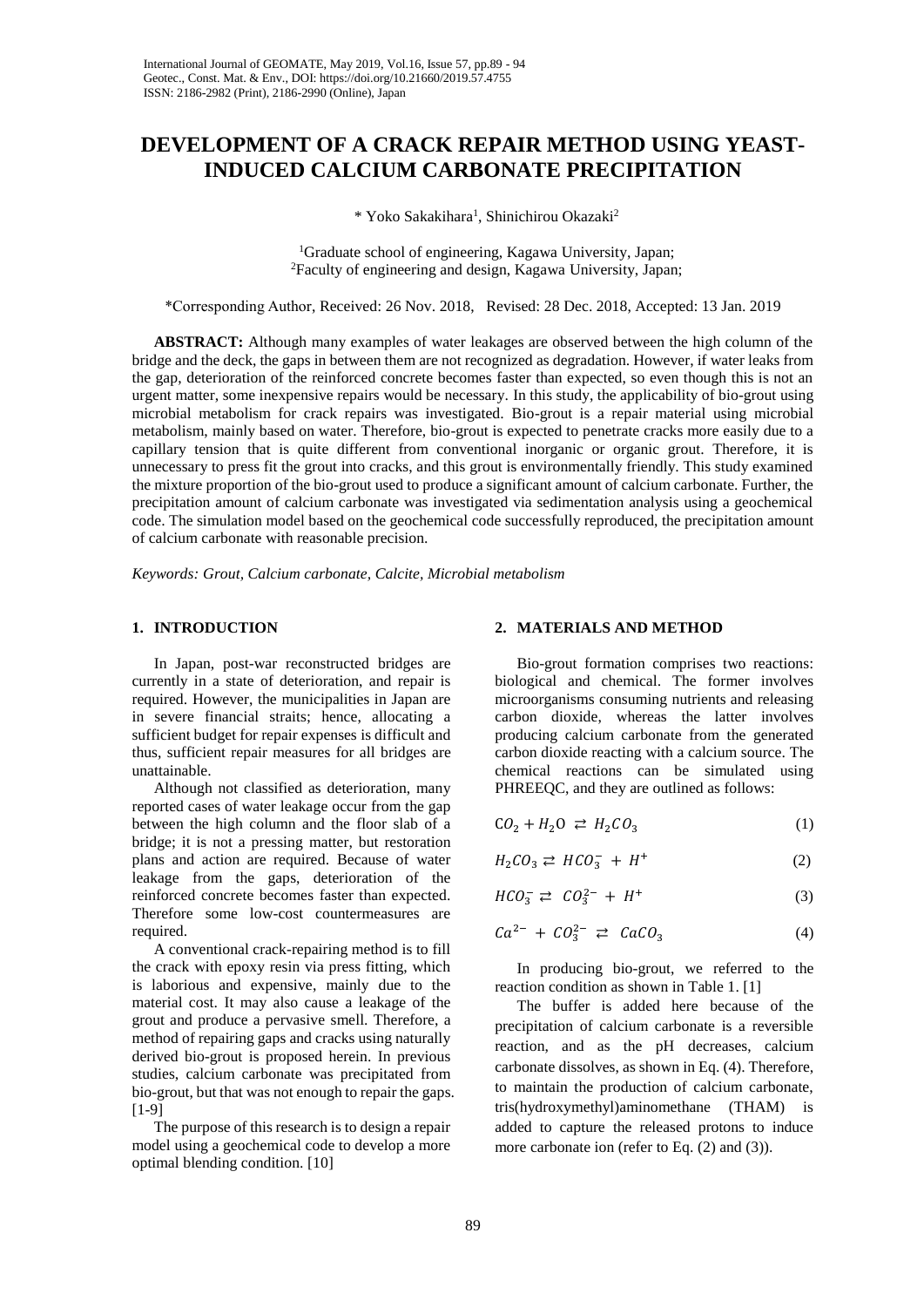| Materials           | Con.              |
|---------------------|-------------------|
| Saccharomyces       | $9.0$ g/L         |
| Cerevisiae          |                   |
| D-glucose           | 0.10 <sub>M</sub> |
| Calcium acetate     | 0.05 <sub>M</sub> |
| Tris(hydroxymethyl) | 0.5 <sub>M</sub>  |
| aminomethane        |                   |
|                     |                   |

Table 1 Formulation of bio-grout as a reference.

Note: The pH was set to 9.0 and the experimental temperature was 20°C.

# **2.1 Experiments with Bio-grout**

In this study, the type of microbe and nutrient used were fixed. The calcium source, buffer concentration, pH adjuster of the buffer, and reaction temperature were varied.

Table 2 shows the condition of the bio-grout. Table 3 lists the conditions of the experiments.

The experiment began by adding the pH adjuster into the buffer solution to set a specific pH. 40 mL of the buffer solution was taken into a conical tube, to which D-glucose and calcium source were added. Next, baker's yeast (*S. cervisiae*) was added. Following this, the mixture was kept at a constant temperature. Finally, the pH and the amount of calcium carbonate thus produced were measured.

pH change and crystal appearance confirmed the precipitation of calcium carbonate, and the precipitation amount was measured. Further analysis of the obtained crystals was done via X-ray diffraction (XRD) to examine the crystal structure.

Table 2 Proposed formulation of bio-grout.

|                 | Materials            | Con.             |
|-----------------|----------------------|------------------|
| Microbe         | Saccharomyces        | $6.0$ g/L        |
|                 | cerevisiae           |                  |
| <b>Nutrient</b> | D-glucose            | 0.4 <sub>M</sub> |
| Calcium         | Calcium lactate      | 0.2 M            |
| <b>Buffer</b>   | Tris(hydroxymethyl)- | Varied           |
|                 | aminomethane         |                  |

Table 3 Different experimental conditions using the components from Table 2.

|        | Con. of THAM  | Temp.          |
|--------|---------------|----------------|
| Case 1 |               | $25^{\circ}C$  |
| Case 2 |               | $40^{\circ}$ C |
| Case 3 | $0.3$ M THAM  | $25^{\circ}$ C |
| Case 4 | $0.3$ M THAM  | $40^{\circ}$ C |
| Case 5 | $0.75$ M THAM | $25^{\circ}$ C |
| Case 6 | $0.75$ M THAM | $40^{\circ}$ C |

#### **3. RESULTS AND DISCUSSION**

#### **3.1 Experimental Results**

From Fig. 1 and Fig. 2, the pH remarkably decreased over time in Cases 1, 2, and 4.



Fig. 1 pH change trends for different experimental cases when the reaction was maintained at 25°C.



Fig. 2 pH change trends for different experimental cases when the reaction was maintained at 40°C.

Adding THAM resulted in a gentler pH change. Figures 1 and 2 show that the higher the concentration, the slower the pH change. For example, when the temperature was 40°C, the concentration of carbon dioxide increased and many protons were generated because the microbes breathed more actively thereby producing more carbon dioxide. Figure 2 shows that using only 0.3M THAM resulted in a thin concentration and insufficient effect. However, 0.75M THAM was effective.

In Cases 1 and 2 where the buffer was not introduced, calcite and aragonite, which are crystals of calcium carbonate, did not precipitate (Figs. 3 and 4).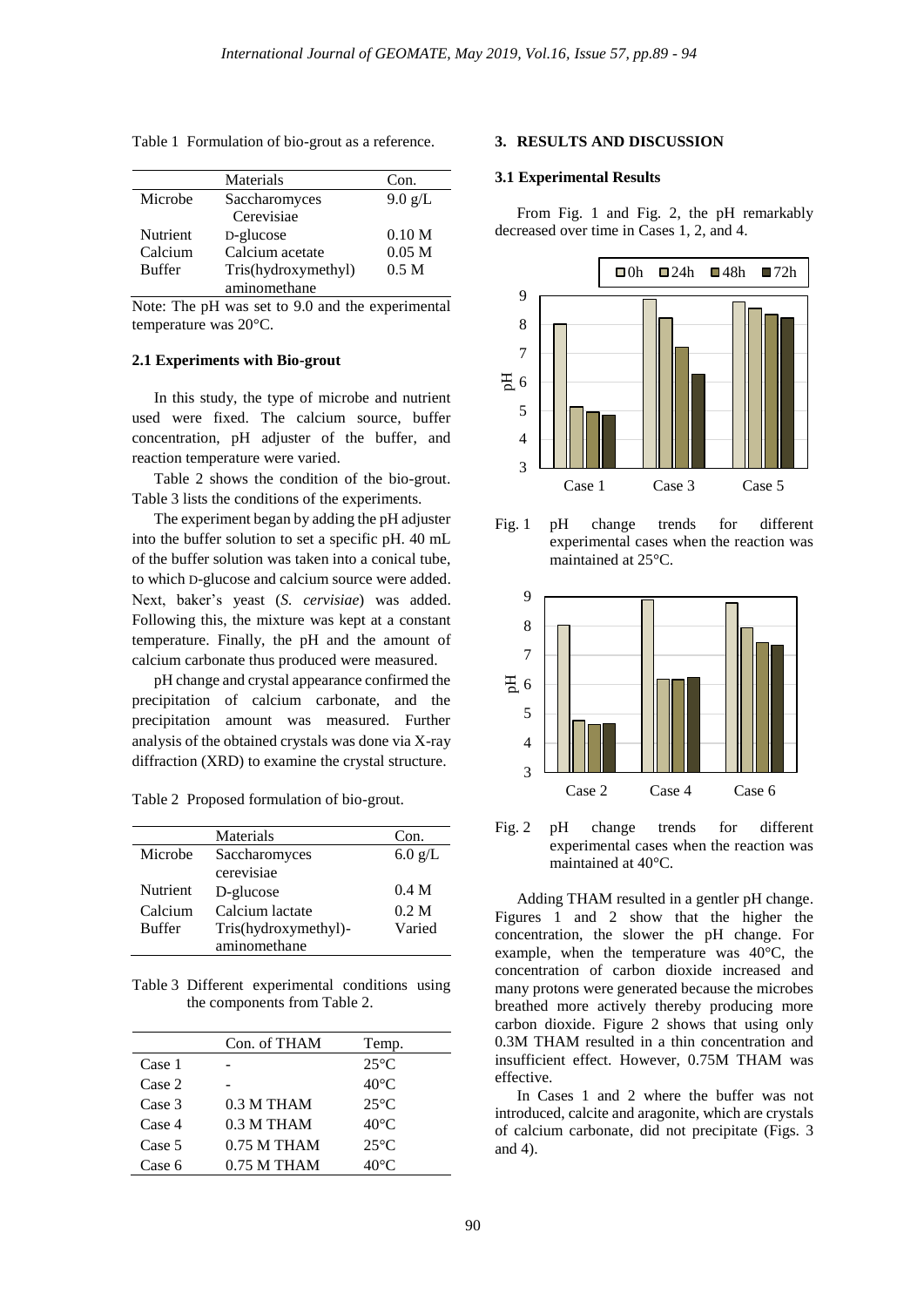

Fig. 3 Precipitation trend of calcium carbonate at  $25^{\circ}$ C



Fig. 4 Precipitation trend of calcium carbonate at 40°C



Fig. 5 XRD results for crystalline precipitates; (a) Calcite, (b) Crystalline precipitates in the Tris-buffer solution

The solid precipitates associated with yeast were identified by XRD analysis. A SHIMADZU LabX XRD-6100 X-ray diffractometer with Cu-Kα radiation in the theta/theta configuration was used. The diffractometer was operated at 40 kV and 30 mA. Measurements were made from 3° to 60° 2θ at a rate of  $2^{\circ}/$ min with a step size of  $1^{\circ}$  2 $\theta$ .

The results from XRD analysis are shown in Fig. 5. The data strongly suggested that these crystalline precipitates were calcium carbonate. The sharp peak at around 30° 2θ suggests the presence of highly crystalline phases of the calcium carbonate mineral calcite. The carbonation is the result of the dissolution of  $CO<sub>2</sub>$  in the concrete pore fluid and its reaction with calcium ion.

The solid precipitates associated with yeast and the CaCO<sup>3</sup> crystals were analyzed using a JEOL JSM-5500s SEM and a JSM-7001F Schottky FE-SEM with an Oxford instruments X-Max energydispersive X-ray spectrometer (EDS).

The samples were completely dried in the oven at 100 ℃ for 1 day, and then were mounted on sample board and chemical vapor deposited with gold to ensure electrical conductivity for the examination of crystal morphology and distribution. The elemental composition of the precipitates was investigated by EDS analysis.

The SEM images are shown in Fig. 6. It can be seen that a large number of mineral crystals grew around yeast. The mineral crystals showed evidence of yeast involvement. Round-shaped holes having an average diameter of 3 µm were found on the surface of the minerals, which presumably means the space occupied by yeast. These holes also indicated that yeast served as nucleation sites during the mineral precipitation process. EDS analysis demonstrated that the crystal is composed of Ca, C, and O with an atomic percentage almost closely matching that of CaCO<sub>3</sub>, however, C was slightly more amount than Ca, implying that the crystal is composed of calcium carbonate and yeast.



Fig. 6 Observation of precipitates in the SEM image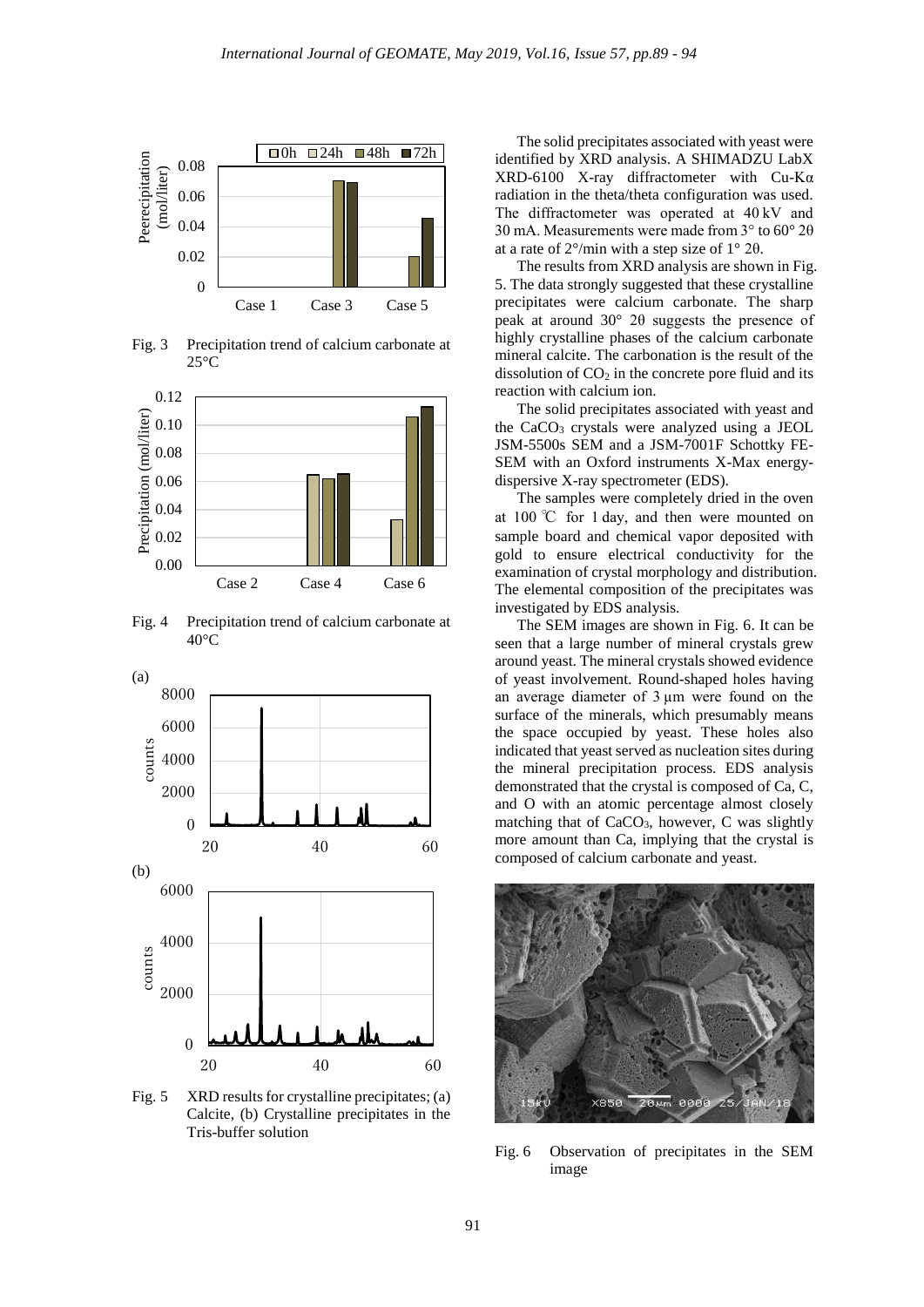| Element | Wt%   | At%   |
|---------|-------|-------|
|         | 22.68 | 35.15 |
|         | 41.40 | 48.16 |
| ூ       | 35.92 | 16.68 |

Table 4 EDS of the calcium carbonate precipitation.

#### **3.2 Geochemical Code: PHREEQC**

PHREEQC [11] is a computer program written in the C and C++ programming languages that are designed to perform various aqueous geochemical calculations.

PHREEQC is capable of speciation and saturation-index calculations; batch-reaction and one-dimensional (1D) transport calculations with reversible and irreversible reactions, including aqueous, mineral, gas, solid-solution, surfacecomplexation, and ion-exchange equilibria; specified mole transfers of reactants; kinetically controlled reactions; mixing of solutions; pressure and temperature changes; inverse modeling.

#### **3.3 Simulation Results Obtained via PHREEQC**

In the simulation, besides the calcium ion concentration, the pH value and the temperature obtained from the experiment were used. THAM was not found in the database of PHREEQC; hence, an assumed compound as a pseudo buffer was set and used.

Similar to the experiment, precipitation of calcite and aragonite was not observed in Cases 1 and 2 (without buffer), and the change in pH was remarkable (Fig. 5).

However, the addition of a pseudo buffer resulted in a gentler pH drop, as depicted in Fig. 6, and the precipitation amount of calcite, a crystal of calcium carbonate, is shown in Fig. 7. Furthermore, no precipitation of aragonite was observed in any of the cases.



Fig. 7 pH change in Cases 1 and 2



Fig. 8 pH change in Cases 3-6



Fig. 9 Precipitation amount of calcite in Cases 3- 6

## **3.4 Comparison Between Experimental and Simulation Results**

Comparing the experimental values with the simulation values, where *x*-axis denotes pH and *y*axis denotes the precipitation of calcite (Fig. 8), it can be observed that the simulation values accurately followed the experimental values.

Based on these results, the amount of precipitation produced from the bio-grout could be predicted to some extent from the simulation. In addition, Fig. 8 shows that maximum amount of precipitation was obtained between pH 6 and 7; however, when the pH decreased to 6 or less, the calcite dissolved, and the amount of precipitation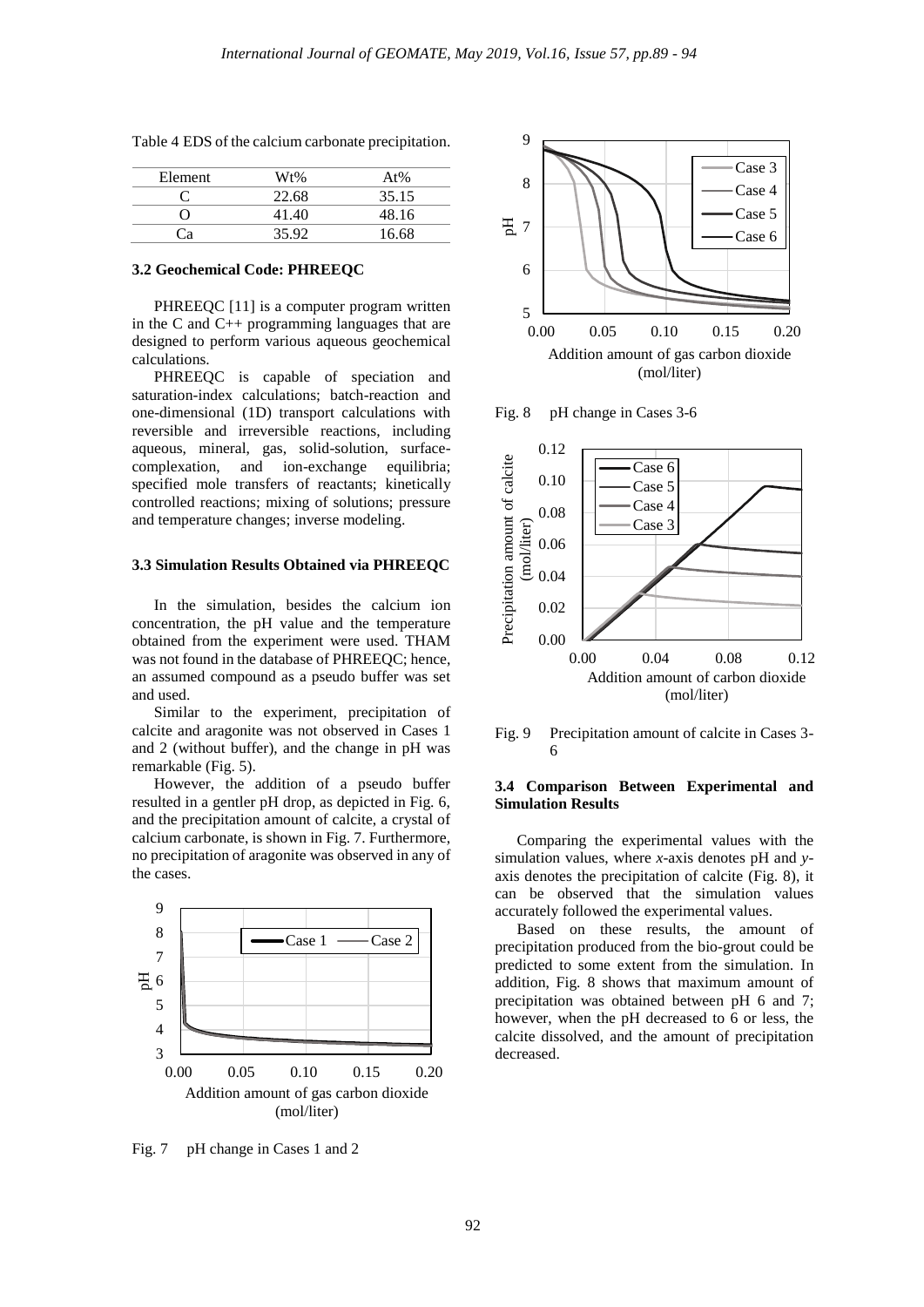

Fig. 10 Comparison of the precipitation amount between experimental and simulation results as a function of pH

# **4. CONCLUSION**

This study examined the optimum mixture proportion of the bio-grout used to produce a significant amount of calcium carbonate. The type of microbe and nutrient used were fixed. The calcium source, buffer concentration, pH adjuster of the buffer, and reaction temperature were varied. The experiment began by adding the pH adjuster into the buffer solution to set a specific pH.

Further, the precipitation amount of calcium carbonate was investigated via sedimentation analysis using a geochemical code. In the simulation, besides the calcium ion concentration, the pH value and the temperature obtained from the experiment were used. THAM was not found in the database of PHREEQC; hence, an assumed compound as a pseudo buffer was set and used.

The results show that the simulation model followed the same trend as the experimental outcome. In conclusion, the simulation model could be used to predict the amount of precipitation from the bio-grout to some extent.

The simulation also revealed that increasing the precipitation amount of calcium carbonate by

setting a higher temperature and preventing the pH from decreasing is possible.

A further study has been planned to test the crack repair in concrete using the new bio-grout.

## **5. ACKNOWLEDGMENTS**

We would like to appreciate the great support for this research provided by the JSPS Grant-In-Aid for Scientific Research (B) task number 15h04025.

### **6. REFERENCES**

- [1] Putri P. Y., Kawai K., Ujike I., and Yamamoto S., Effect of temperature on precipitation rate of calcium carbonate produced through the microbial metabolic process of bio materials, Civil Engineering Dimension, 18(2), 2016, pp. 103-108
- [2] Bang S. S, Galinat J. K, and Ramakrishnan V, Calcite precipitation induced by polyurethaneimmobilized *bacillus pasteurii*, Enzyme and Microbial Technology, Vol. 28, 2001, pp. 404- 409
- [3] Kawaai K., Ujike I., Putri P.Y., and Yamamoto S., Some considerations on precipitation rate of